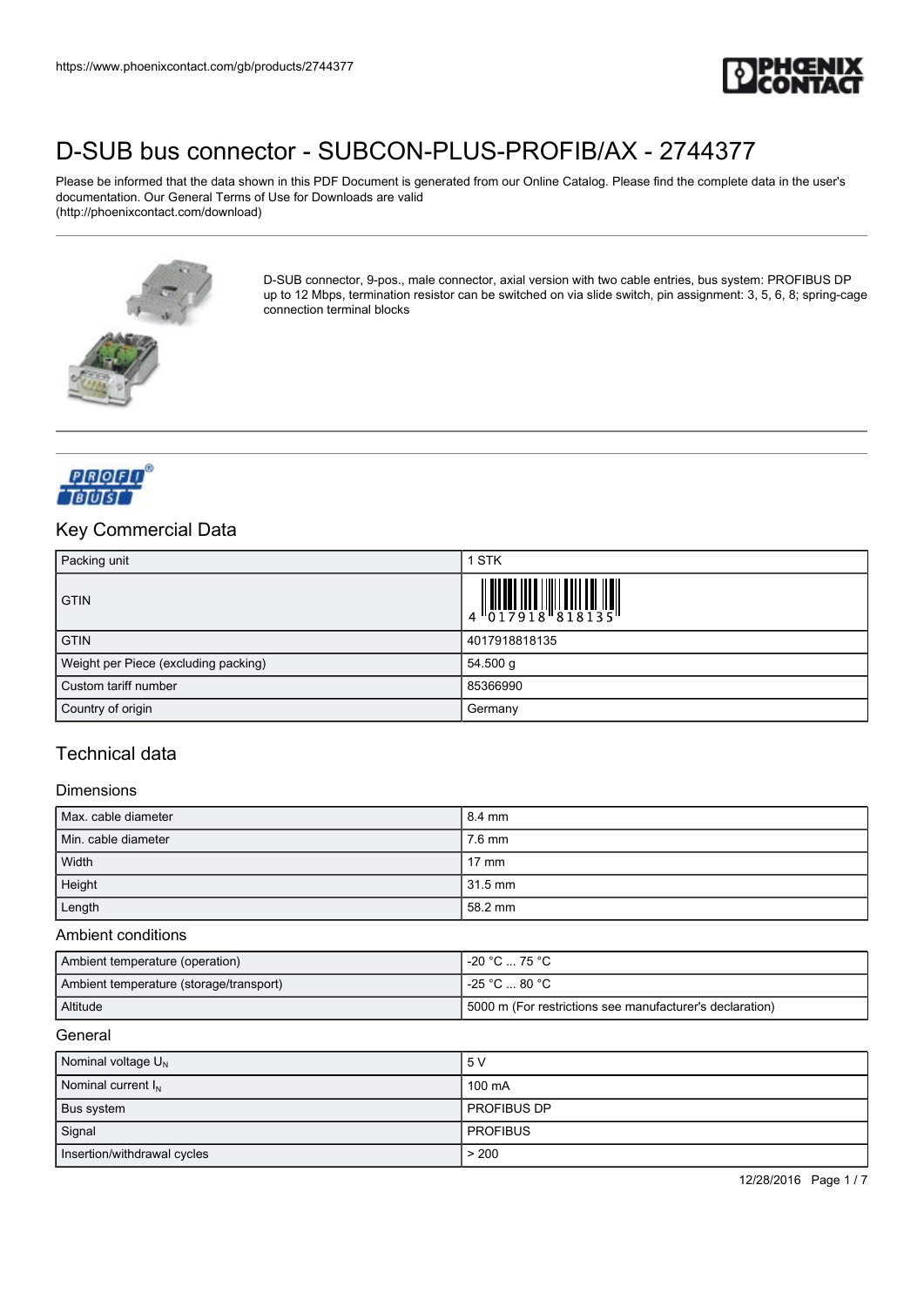

# Technical data

### General

| <b>SUBCON fixing screws</b> | 4-40 UNC                                                                                                      |
|-----------------------------|---------------------------------------------------------------------------------------------------------------|
| Tightening torque           | $0.4$ Nm                                                                                                      |
| Housing material            | ABS, metal-plated                                                                                             |
| Pin assignment              | 3, 5, 6, 8                                                                                                    |
| <b>MTTF</b>                 | 6706 Years (SN 29500 standard, temperature 25°C, operating cycle 21<br>% (5 days a week, 8 hours a day))      |
|                             | 1817 Years (SN 29500 standard, temperature 40 °C, operating cycle<br>34.25 % (5 days a week, 12 hours a day)) |
|                             | 155 Years (SN 29500 standard, temperature 40°C, operating cycle 100<br>% (7 days a week, 24 hours a day))     |

#### Connection data

| Connection                         | D-SUB connection                           |
|------------------------------------|--------------------------------------------|
| Number of positions                | 9                                          |
| Connection method                  | D-SUB connector                            |
| <b>Termination resistor</b>        | $390 \Omega$                               |
|                                    | $220 \Omega$                               |
|                                    | 390 $\Omega$ (Can be connected externally) |
| Torque                             | $0.4$ Nm                                   |
| Connection                         | PCB connection                             |
| Connection method                  | Spring-cage connection                     |
| Conductor cross section solid min. | $0.12 \text{ mm}^2$                        |
| Conductor cross section solid max. | $0.5$ mm <sup>2</sup>                      |
| Conductor cross section AWG min.   | 26                                         |
| Conductor cross section AWG max.   | 20                                         |
| Stripping length                   | 9 mm                                       |
| Torque                             | 0.4 Nm                                     |

#### Standards and Regulations

| Free from substances that could impair the application of coating | according to P-VW 3.10.7 57 65 0 VW-AUDI-Seat central standard |
|-------------------------------------------------------------------|----------------------------------------------------------------|
| Connection in acc. with standard                                  | CUL                                                            |
| <b>LATEX</b>                                                      | I#II3GExnAIICT4GcX                                             |

### Environmental Product Compliance

| China RoHS | I Environmentally friendly use period: unlimited = EFUP-e |
|------------|-----------------------------------------------------------|
|            | ' No hazardous substances above threshold values          |

# Drawings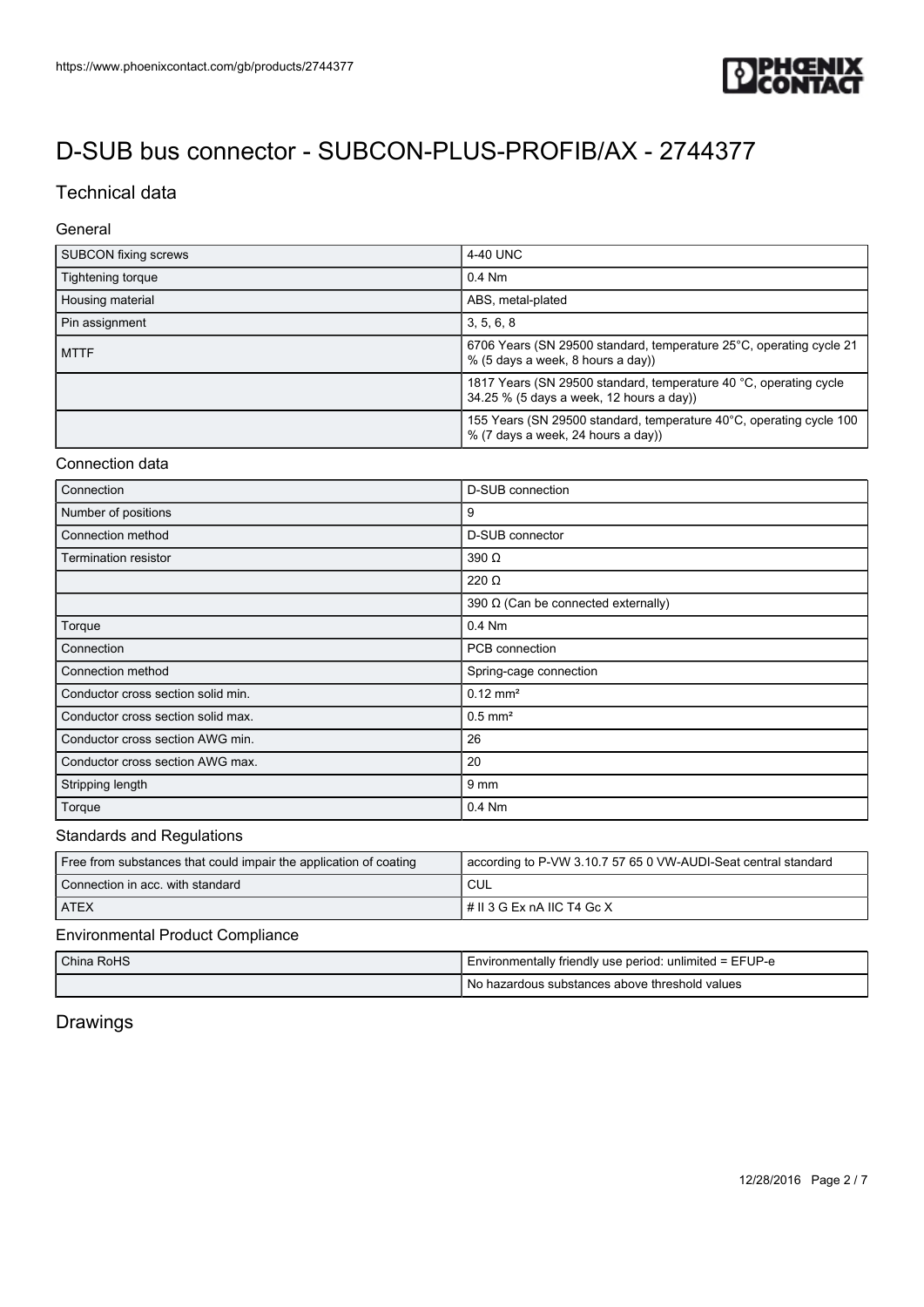

### Schematic diagram



Stripping specifications

### Dimensional drawing



Circuit diagram



Functional diagram of the connector range SUBCON-PLUS-PROFIB/...

### Schematic diagram



## **Classifications**

### eCl@ss

| eCl@ss 4.0 | 27140816 |
|------------|----------|
| eCl@ss 4.1 | 27140816 |
| eCl@ss 5.0 | 27143424 |
| eCl@ss 5.1 | 27143424 |
| eCl@ss 6.0 | 27143424 |
| eCl@ss 7.0 | 27440209 |
| eCl@ss 8.0 | 27440302 |

12/28/2016 Page 3 / 7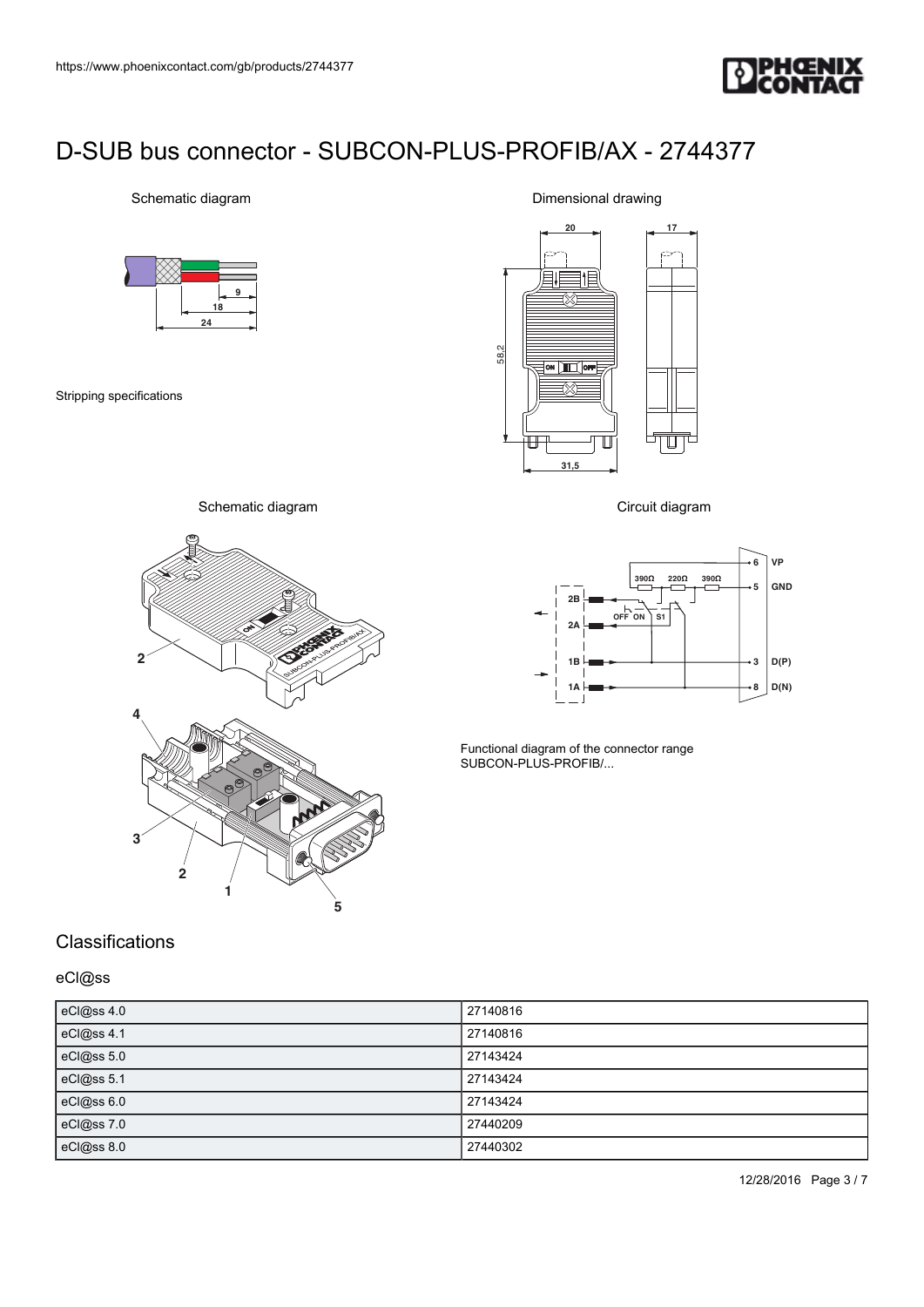

## **Classifications**

#### eCl@ss

| $\sim$<br>___ | .<br>≀≻`∩∟<br>21440302 |
|---------------|------------------------|
|               |                        |

## ETIM

| <b>ETIM 2.0</b> | EC001132 |
|-----------------|----------|
| <b>ETIM 3.0</b> | EC001132 |
| <b>ETIM 4.0</b> | EC001132 |
| <b>ETIM 5.0</b> | EC001132 |
| ETIM 6.0        | EC001132 |

#### UNSPSC

| UNSPSC 6.01   | 30211802 |
|---------------|----------|
| UNSPSC 7.0901 | 39121402 |
| UNSPSC 11     | 39121402 |
| UNSPSC 12.01  | 39121402 |
| UNSPSC 13.2   | 39121522 |

# Approvals

#### Approvals

#### Approvals

UL Recognized / cUL Recognized / CSA / EAC / cULus Recognized

#### Ex Approvals

ATEX

### Approval details

| UL Recognized  | 74  | http://database.ul.com/cgi-bin/XYV/template/LISEXT/1FRAME/index.htm                       | FILE E 238705 |
|----------------|-----|-------------------------------------------------------------------------------------------|---------------|
| cUL Recognized | AZ. | http://database.ul.com/cgi-bin/XYV/template/LISEXT/1FRAME/index.htm                       | FILE E 238705 |
| <b>CSA</b>     |     | http://www.csagroup.org/services/testing-<br>and-certification/certified-product-listing/ | 2437602       |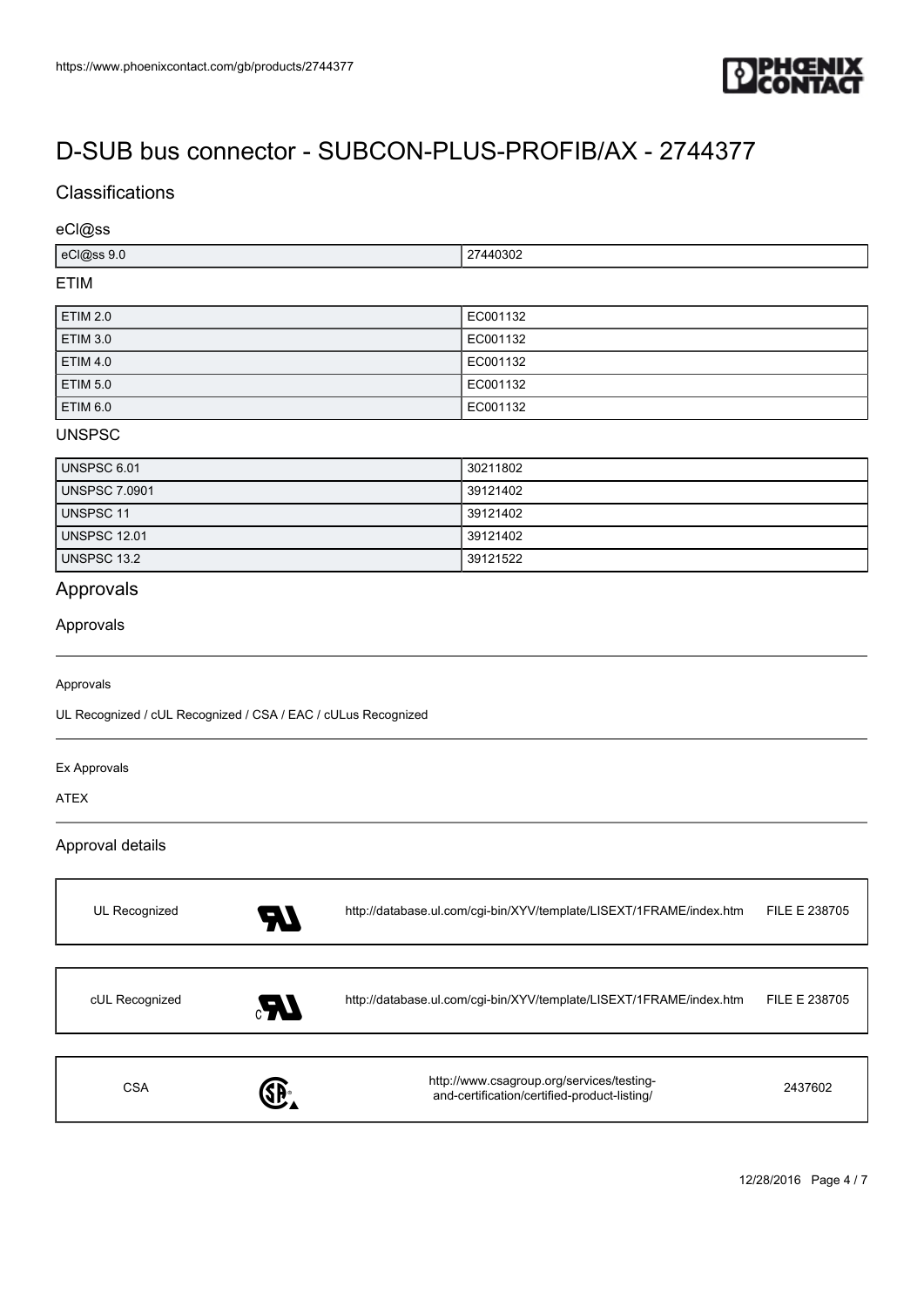

## Approvals

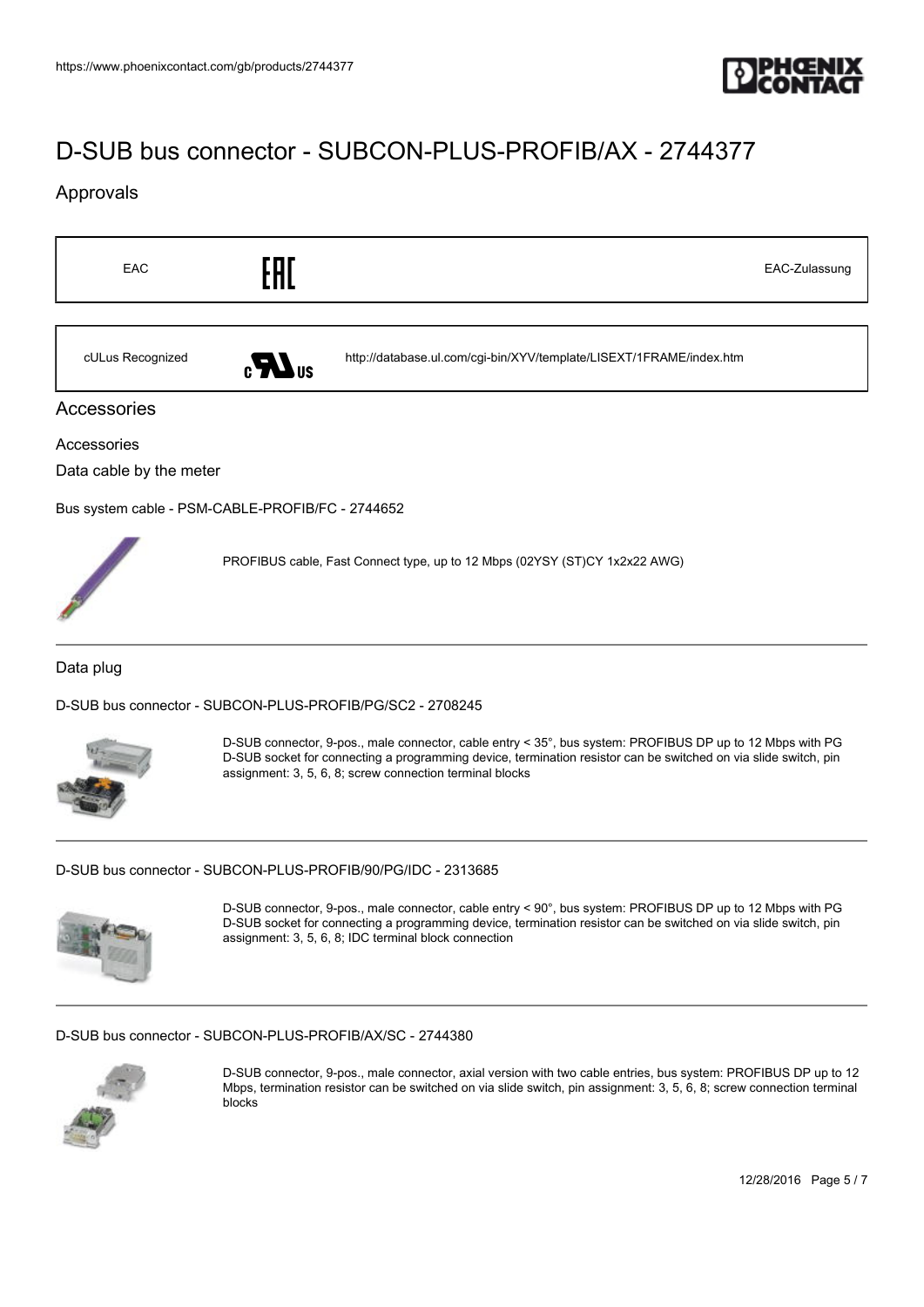

#### Accessories

#### Screwdriver tools

[Screwdriver - SZF 0-0,4X2,5 - 1204504](https://www.phoenixcontact.com/gb/products/1204504)



Actuation tool, for ST terminal blocks, also suitable for use as a bladed screwdriver, size: 0.4 x 2.5 x 75 mm, 2component grip, with non-slip grip

[Screwdriver - SZK PH1 VDE - 1205150](https://www.phoenixcontact.com/gb/products/1205150)



Screwdriver, PH crosshead, VDE insulated, size: PH 1 x 80 mm, 2-component grip, with non-slip grip

Stripping tool

[Stripping pliers - QUICK WIREFOX 6 - 1204384](https://www.phoenixcontact.com/gb/products/1204384)



Stripping tool for cables with PVC insulation, stripping range: 0.08 to 6 mm², wire cutting up to 6 mm² flexible or 4 mm² rigid

[Stripping tool - PSM-STRIP-FC/PROFIB - 2744623](https://www.phoenixcontact.com/gb/products/2744623)



Quick stripping tool for PROFIBUS cable, type Fast Connect

Terminal resistor

[Termination resistor - PSI-TERMINATOR-PB-TBUS - 2702636](https://www.phoenixcontact.com/gb/products/2702636)



Active termination resistor for PROFIBUS and RS-485 bus systems, redundant power supply, routing of the supply voltage via DIN rail connector, electrical isolation, switchable termination, integrated programming interface